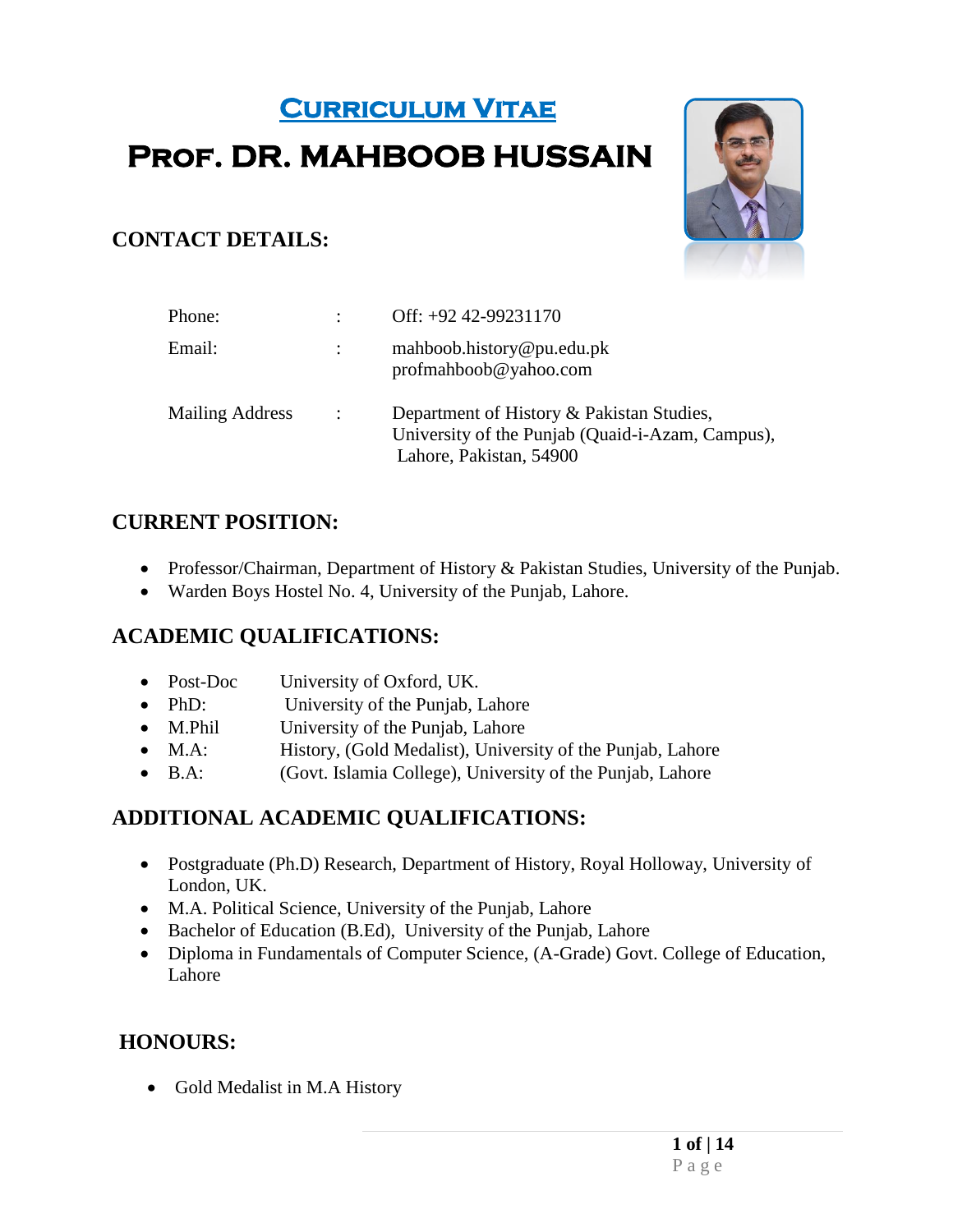- World Bank sited my article in its report about Pakistan. **(**http://documents.worldbank.org/curated/en/2013/06/18015007/promoting)
- Higher Education Commission's approved supervisor for PhD (1-90 / HEC/ HRD/ SS/ 2013/102(2), Dated: November 19, 2013.
- Ist Position in College, B.A Examination, 1992, (Chief Minister Ghulam Haider Wain awarded role of Honour)
- Ist in Merit for Lecturer in Punjab Public Service Commission, Lahore.
- Distinction in Bachelor of Education (B.Ed) Examination.
- TOP of Merit for Lecturer in Punjab University and University granted advance increments on the basis of good performance during the interview.
- TOP of Merit for Assistant Professors in Punjab University and University granted four advance increments on the basis of good performance during the interview.
- Received, Incentive Award (2008-2016) on Research Publication, University of the Punjab, Lahore.
- "Fellowship under International Research Support Initiative Programme" of HEC for conducting research in Department of History, Royal Holloway, University of London, UK for a period of six months, September 2011 – February 2012.
- Post-Doctorate Fellowship, Awarded by Punjab Higher Education Commission (PHEC), for Oxford University, UK 2018-2019.
- Punjab Curriculum & Textbook Board Certificate to Acknowledge the Services.

#### **PROFESSIONAL EXPERIENCE:**

| <b>Professor:</b>           | Department of History & Pakistan Studies, University of the<br>Punjab, Lahore. (09-012-2019 to date)      |
|-----------------------------|-----------------------------------------------------------------------------------------------------------|
| <b>Associate Professor:</b> | Department of History & Pakistan Studies, University of the<br>Punjab, Lahore. (21-08-2014 to 18-12-2019) |
| <b>Assistant Professor:</b> | Department of History & Pakistan Studies, University of the<br>Punjab, Lahore. (19-12-2010 to 20-08-2014) |
| Lecturer:                   | Department of History & Pakistan Studies University of the<br>Punjab, Lahore. (05-08-2005 to 18-12-2010)  |
| Lecturer:                   | University of Education, Lahore. (10-09-2002 to 04-08-2005)                                               |
| Lecturer:                   | Govt. (Post Graduate) College of Education Lower Mall,<br>Lahore. (24-11-1997 to 09-09-2002)              |
| Lecturer:                   | Govt. Zmindar Science College G.T Road, Gujrat. (29-05-1997)<br>to $22-11-1997$ )                         |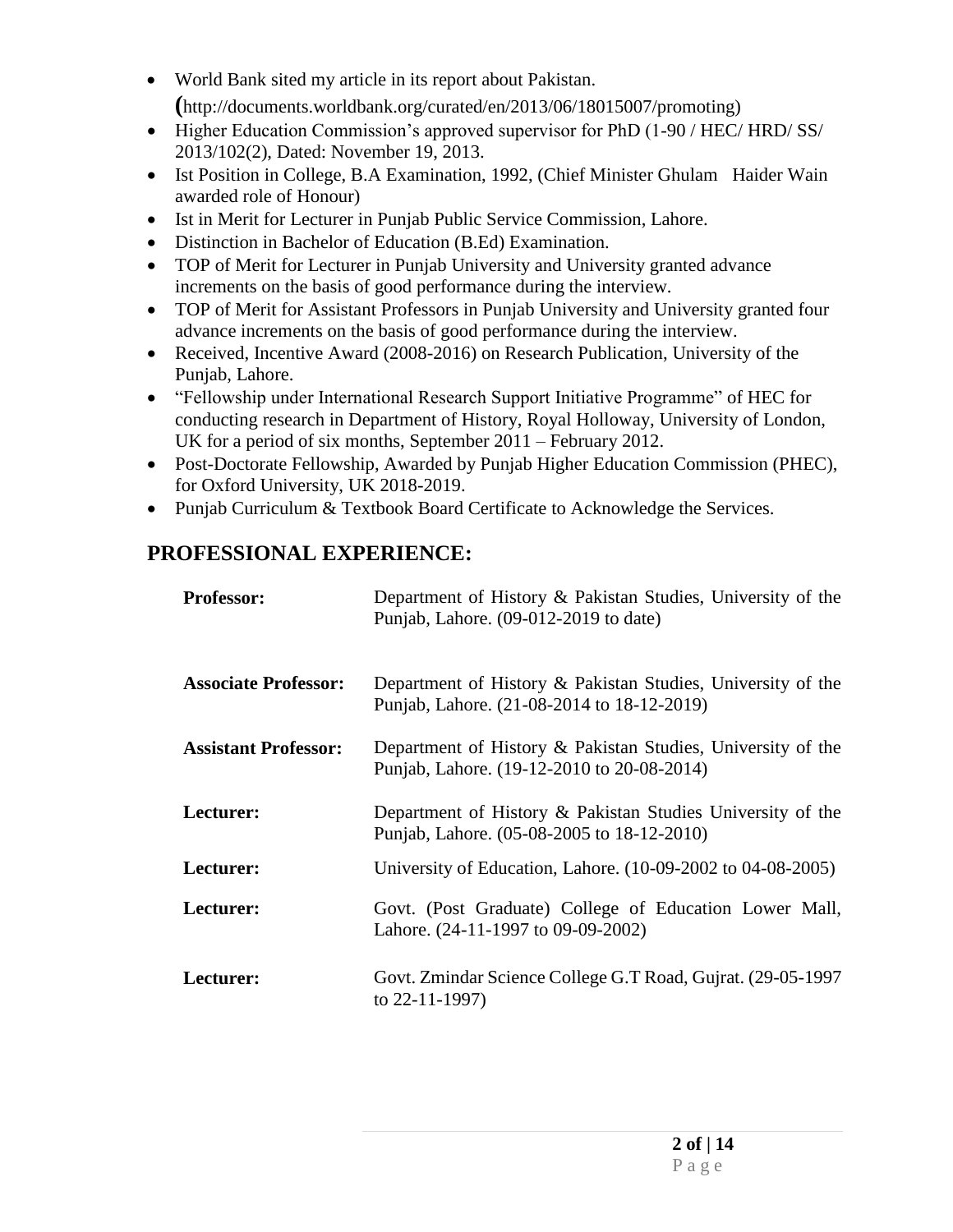### **PROFESSIONAL TRAINING/ COURSES:**

- **Countering Violent Extremism Orientation** Center for Health & Gender Equality and Punjab University, February 6-7, 2018.
- **AIPS-HEC** Doctoral Dissertation Workshop, American Institute of Pakistan Studies, Islamabad, and HEC, September 19-21, 2012.
- **Research Management** Research Workshop, Higher Education Commission, Quality Enhancement Cell & IQTM, PU, Lahore, November 12, 2010.
- **Survey of American History** American Consulate Lahore 27 November- 01 December 2006.
- **HRDC** Faculty Orientation Programme, Human Resources Development Center Punjab University Lahore 3 October - 14 October 2005.
- **History & Heritage**. Punjab Institute Language, Art & Culture. (Under Government of the Punjab) December 2004-March 2005
- **In-Country Fellowship** (ICF) Programme under Teacher training Project (Asian Development Bank assisted) in 1998 at IER University of the Punjab.

# **FIELD OF SPECIALIZATION:**

 Parliamentary Studies, Modern Political History, Institution Building, State and Society, Politics of Pakistan

# **COURSES TAUGHT:**

- **A) At PhD Level**
	- **Institution Building in Pakistan**
	- Parliamentary Studies
	- **Electoral Politics**
- **B) At M. Phil Level**
	- Research Methodology
	- Political Parties in Pakistan
	- Electoral Politics and Coalitions Governments in Pakistan
	- **Institution Building in Pakistan**
- **C) At Masters Level**
	- A Study of Comparative Political Institutions in Pakistan
	- History of Early Modern Europe 1453-1789
	- **Ancient India**
	- Research Methodology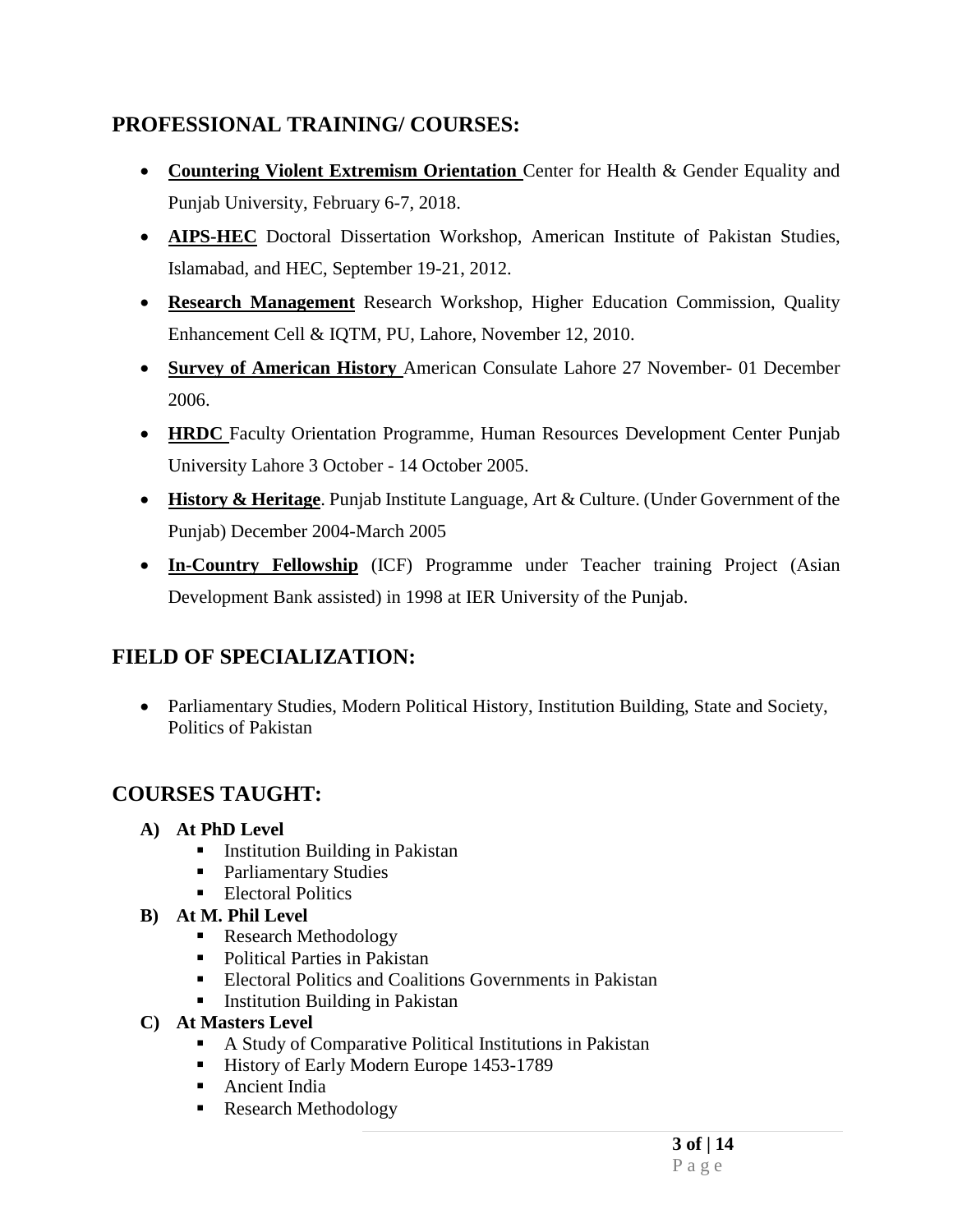Government & Politics in Pakistan 1947-2000

#### **RESEARCH WORK: (Theses, Books, Articles):**

#### **A) Theses:**

- **Ph. D** : *Institution Building in Pakistan: A Study of Parliament (1971-77)*
- **M. Phil**: *Students' Politics in Pakistan: A Case Study of Ayub Khan Era*
- **M.A** : *Muhammad Khan Junajo's Foreign Policy (1985-1988)*

#### **B) Books:**

- *The Parliament of Pakistan, A History of Institution-Building and (Un) Democratic Practices, (1971-77)*, Karachi: Oxford University Press, (2019) ISBN: 9780199405565
- *Students' Politics in Pakistan: A Study of Ayub Khan Era*, Germany, (2010), ISBN: 978- 3-639-29317-3
- *Manzal-e- Murad,* (Urdu) Majeed Book Depot, Lahore (2005)
- *Pakistan Studies*, (Urdu) Ravi Publishers, Lahore (2004)
- *Dahashat Gard Kon?* Ravi Publications, Lahore (2001)
- *Pakistan Studies,*(Urdu), Khalid Book Depot, Lahore (1998) **Research Articles (Published):**

(Recent Additions on Top)

| Sr.              | <b>Title</b>                                                                                                                                                     | <b>Journal</b>                                                                            | <b>Pages</b>    | <b>Vol</b> | N <sub>0</sub> | Year |
|------------------|------------------------------------------------------------------------------------------------------------------------------------------------------------------|-------------------------------------------------------------------------------------------|-----------------|------------|----------------|------|
| 1.               | War 1965 and Tashkent Accord: A<br><b>Comparative Assessment of Role of</b><br><b>National Assembly of Pakistan in</b><br><b>Contrast to Presidential Powers</b> | PalArch's Journal of Archaeology<br>of Egypt / Egyptology                                 | 10258-<br>10269 | 17         | 9              | 2020 |
| 2.               | <b>Legislation in National Assembly</b><br>(1962-1965): A Comparative<br><b>Review of Powers of President and</b><br><b>Parliament</b>                           | Journal of Punjab University<br><b>Historical Society</b>                                 | 59-68           | 33         | $\overline{2}$ | 2020 |
| 3.               | <b>Resistance from the Labour,</b><br><b>Journalists, Students and Women</b><br>against Zia's Dictatorial Regime: A<br><b>Case Study of Punjab</b>               | Journal of the Punjab University<br><b>Historical Society</b>                             | 71-83           | 33         | 1              | 2020 |
| $\overline{4}$ . | <b>Resolution of National Issues: An</b><br><b>Assessment of First Pakistani</b><br><b>Parliament's Durability</b>                                               | Journal of the Research Society of<br>Pakistan (ISSN 0034-5431)<br><b>HEC Category: X</b> | 343-352         | 55         | $\mathbf{1}$   | 2018 |
| 5.               | Politics of Symbols & Slogans: It's<br><b>Impact on Elections of 1970</b>                                                                                        | Journal of Historical Studies<br>$(ISSN 2414-8563)$<br>HEC-Recognized                     | $1 - 14$        | 3          | $\overline{2}$ | 2017 |
| 6.               | <b>Emergence of Separatist</b><br><b>Movement in East Pakistan:</b><br><b>Impact of Jinnah's Leadership</b>                                                      | Journal of Political Studies<br>(ISSN 1994-1080)<br><b>HEC Category: X</b>                | 589-600         | 24         | 2              | 2017 |
| 7.               | <b>National Integration of Pakistan:</b><br><b>An Assessment of Political</b>                                                                                    | Journal of Political Studies<br>(ISSN 1994-1080)                                          | 315-331         | 24         | 1              | 2017 |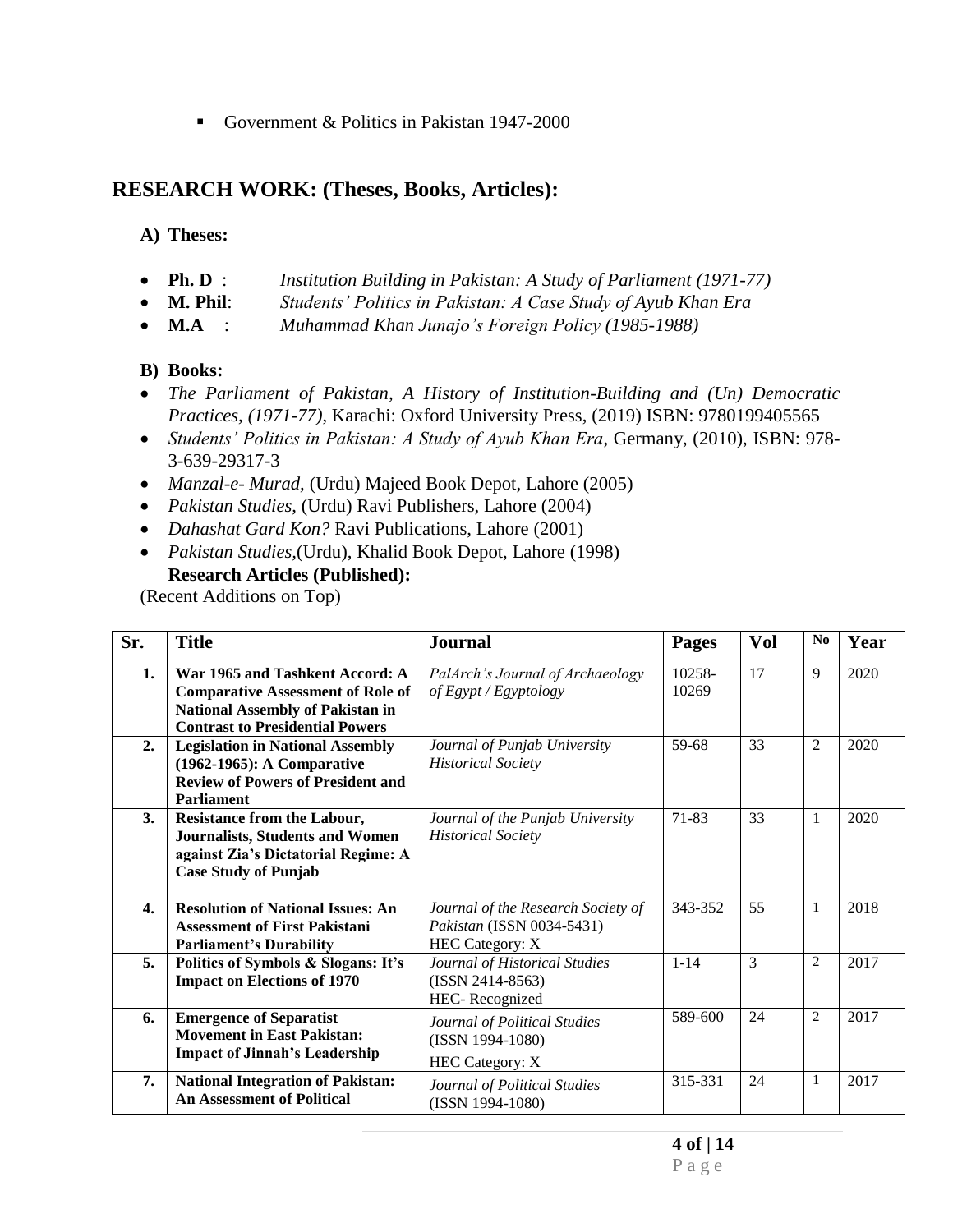|     | <b>Leadership of Huseyn Shaheed</b><br>Suhrawardy                                                                       | <b>HEC</b> Category: X                                                   |         |                |                |      |
|-----|-------------------------------------------------------------------------------------------------------------------------|--------------------------------------------------------------------------|---------|----------------|----------------|------|
| 8.  | <b>Challenges of Separatism in East</b><br><b>Pakistan and Tamil Nadu:</b><br><b>Comparative Appraisal of Political</b> | Research Journal of South Asian<br><b>Studies</b><br>$(ISSN-1026-678 X)$ | 117-135 | 31             | 1              | 2016 |
| 9.  | Leadership<br>Ideological, Cultural,                                                                                    | <b>HEC Category: X</b><br><b>Bulletin of Education and Research</b>      | 163-182 | 38             | $\mathbf{1}$   | 2016 |
|     | <b>Organisational and Economic</b>                                                                                      | ISSN-0555-7747                                                           |         |                |                |      |
|     | <b>Origins of Bengali Separatist</b>                                                                                    |                                                                          |         |                |                |      |
|     | Movement                                                                                                                | Category: Y                                                              |         |                |                |      |
| 10. | <b>Power Dynamics of State</b>                                                                                          | A Research Journal of South Asian                                        | 177-186 | 30             | $\overline{2}$ | 2015 |
|     | <b>Institutions in Pakistan, Discourse</b>                                                                              | <b>Studies</b>                                                           |         |                |                |      |
|     | Analysis of Bureaucracy and the                                                                                         | $(ISSN-1026-678 X)$                                                      |         |                |                |      |
|     | <b>Legislature (1971-1977)</b>                                                                                          | <b>HEC Category: X</b>                                                   |         | 51             |                | 2014 |
| 11. | <b>Islamization of the Constitution:</b><br>the Role of Religious Parties                                               | Journal of the Research Society of<br>Pakistan (ISSN 0034-5431)          | 149-170 |                | $\overline{2}$ |      |
|     |                                                                                                                         | <b>HEC Category: Y</b>                                                   |         |                |                |      |
| 12. | <b>Internal Conflict in Pakistan:</b>                                                                                   | POLITSCI'14                                                              | 219     | 229            |                | 2014 |
|     | A Study of Baluchistan and                                                                                              | (Foreign)                                                                |         |                |                |      |
|     | <b>Parliament</b>                                                                                                       | ISBN: 978-605-5120-96-2                                                  |         |                |                |      |
| 13. | Pakistani Leaders' Response to the                                                                                      | Journal of Political Studies                                             | 129-142 | 21             | $\overline{2}$ | 2014 |
|     | <b>Challenge of Power Politics by</b>                                                                                   | (ISSN 1994-1080)                                                         |         |                |                |      |
|     | <b>Bengali Separatism</b>                                                                                               | <b>HEC Category: X</b>                                                   |         |                |                |      |
| 14. | <b>Nationalization of Education in</b>                                                                                  | Journal of Political Studies                                             | 61-77   | 21             | 1              | 2014 |
|     | Pakistan: Z. A. Bhutto's Policy and                                                                                     | (ISSN 1994-1080)                                                         |         |                |                |      |
|     | Implementation                                                                                                          | HEC Category: X                                                          |         |                |                |      |
| 15. | <b>Establishing Constitutional Status</b>                                                                               | <b>Pakistan Vision</b>                                                   | 76-93   | 14             | $\overline{2}$ | 2013 |
|     | of Qadianies: A Study of                                                                                                | $(ISSN:1681-5742)$                                                       |         |                |                |      |
| 16. | <b>Parliamentary Debates, 1974</b><br><b>Sovereignty of Parliament as</b>                                               | HEC Category: Y<br>Journal of the Research Society of                    | 81-100  | 50             | 1              | 2013 |
|     | <b>Constituent Assembly and Framing</b>                                                                                 | Pakistan (ISSN 0034-5431)                                                |         |                |                |      |
|     | the Constitution of 1973                                                                                                | <b>HEC</b> Category: X                                                   |         |                |                |      |
| 17. | <b>Institutional Relationship in</b>                                                                                    | Pakistan Vision                                                          | 116-129 | 14             | $\mathbf{1}$   | 2013 |
|     | Pakistan: A Study of Army and                                                                                           | $(ISSN:1681-5742)$                                                       |         |                |                |      |
|     | Parliament (1971-1977)                                                                                                  | HEC Category: Y                                                          |         |                |                |      |
| 18. | <b>Institutional Influence in Pakistan:</b>                                                                             | Asian Social Science (Canada)                                            | 173-178 | 9              | $\overline{7}$ | 2013 |
|     | Bureaucracy, Cabinet &                                                                                                  | (ISSN: 1911-2017) (Foreign)                                              |         |                |                |      |
| 19. | Parliament<br><b>Parliament in Pakistan 1971-77</b>                                                                     | Journal of Political Studies                                             | 83-95   | 20             | 1              | 2013 |
|     | and Chief Executive: An Analysis                                                                                        | (ISSN 1994-1080 -Print)                                                  |         |                |                |      |
|     | of Institutional Autonomy                                                                                               | <b>HEC Category: X</b>                                                   |         |                |                |      |
| 20. | <b>Judicial Institutions and Leaders</b>                                                                                | <b>International Journal of Business</b>                                 | 152-157 | $\mathfrak{Z}$ | 21             | 2012 |
|     | on Rise of Separatism in Pakistan                                                                                       | and Social Science (USA)                                                 |         |                |                |      |
|     | $(1947-1971)$                                                                                                           | $(ISSN:2219-1933)$                                                       |         |                |                |      |
| 21. | <b>First Direct-Elected National</b>                                                                                    | Journal of the Research Society of                                       | 177-192 | 49             | $\mathbf{1}$   | 2012 |
|     | <b>Assembly of Pakistan - Election</b>                                                                                  | Pakistan (ISSN 0034-5431)                                                |         |                |                |      |
|     | and Formation.                                                                                                          | <b>HEC Category: X</b>                                                   |         |                |                |      |
| 22. | <b>Eighteenth Amendment in the</b><br><b>Constitution of Pakistan: Success</b>                                          | Asian Social Science (Canada)<br>(ISSN: 1911-2017)                       | 81-88   | 8              | 1              | 2012 |
|     | and Controversies                                                                                                       | (Foreign)                                                                |         |                |                |      |
| 23. | <b>Students as the Pressure Group in</b>                                                                                | Pakistan Journal of History &                                            | 157-172 | <b>XXXII</b>   | $\overline{2}$ | 2011 |
|     | Pakistan's Politics 1947-1958                                                                                           | Culture (ISSN 1012-7682)                                                 |         |                |                |      |
|     |                                                                                                                         | HEC Category: Y                                                          |         |                |                |      |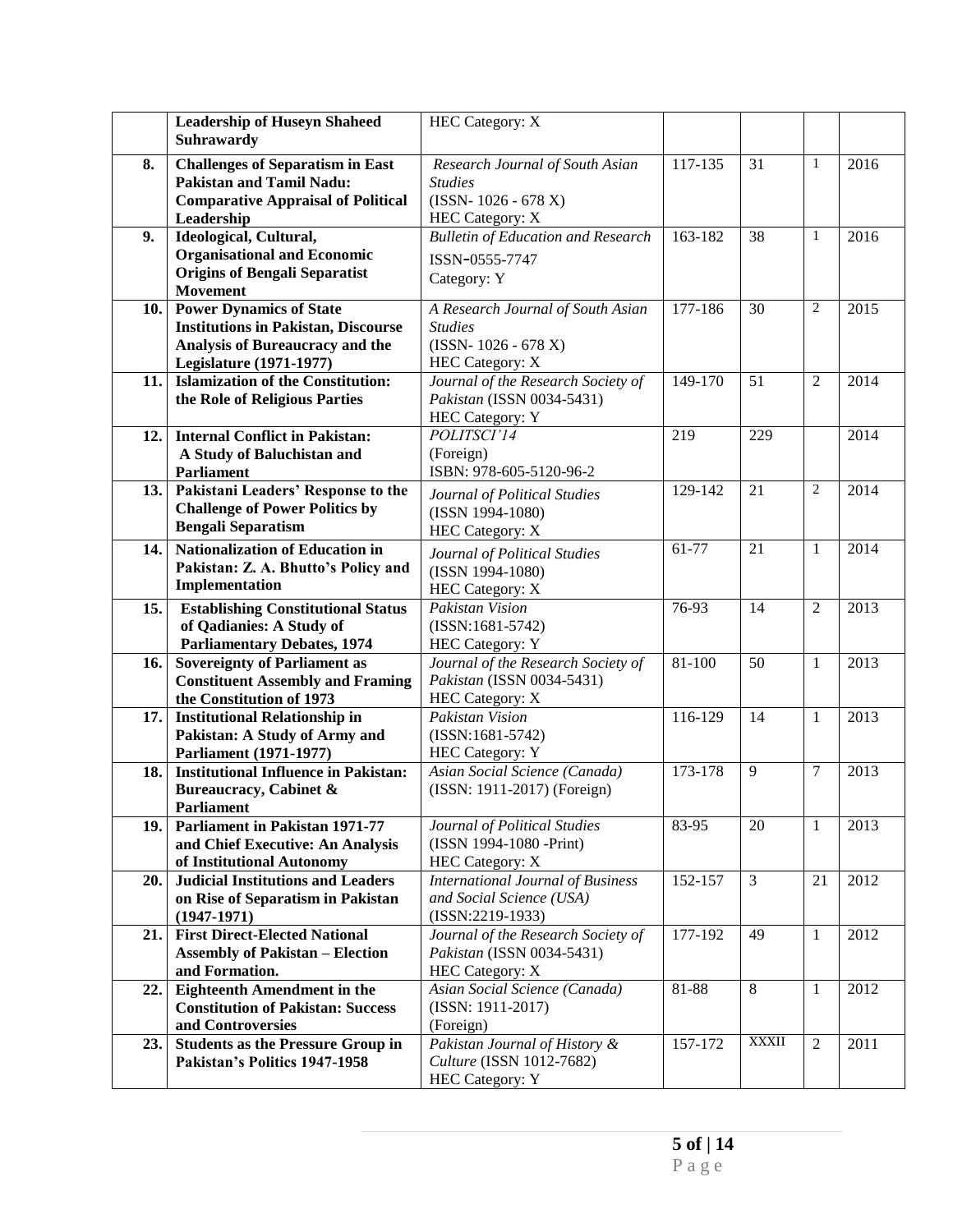| 24.1 | <b>Institution of Parliament in</b>      | Journal of Political Studies          | 77-99    | 18 | $\mathfrak{D}$           | 2011 |
|------|------------------------------------------|---------------------------------------|----------|----|--------------------------|------|
|      | <b>Pakistan: Evolution and Building</b>  | (ISSN 1994-1080 -Print)               |          |    |                          |      |
|      | Process (1947-1970)                      | <b>HEC Category: X</b>                |          |    |                          |      |
| 25.  | <b>Muslim Nationalism in South Asia:</b> | Journal of Political Studies          | 65-78    | 1  | 2                        | 2010 |
|      | <b>Evolution through Constitutional</b>  | (ISSN 1994-1080 -Print)               |          |    |                          |      |
|      | <b>Reforms</b>                           | <b>HEC Category: X</b>                |          |    |                          |      |
| 26.1 | <b>Concern of Mughal Rulers about</b>    | Journal of the Research Society of    | 185-196  | 45 | 2                        | 2008 |
|      | Literature (1526-1707) (Urdu)            | Pakistan (ISSN 0034-5431)             |          |    |                          |      |
|      |                                          | <b>HEC Category: X</b>                |          |    |                          |      |
| 27.1 | <b>Factors Responsible for The</b>       | The Journal of Indo-Turcica (JIT)     | 231-240  |    |                          | 2007 |
|      | <b>Collapse of Ayub Regime: A</b>        |                                       |          |    |                          |      |
|      | <b>Case Study of Students Role</b>       | (Foreign)                             |          |    |                          |      |
| 28.1 | <b>Bengali Nationalism and Anti-</b>     | Pakistan Vision                       | 115-127  | 7  | 2                        | 2006 |
|      | <b>Ayub Movement: The Role of</b>        | $(ISSN:1681-5742)$                    |          |    |                          |      |
|      | <b>Students</b>                          | <b>HEC Category: Y</b>                |          |    |                          |      |
| 29.  | <b>Jinnah: The Greatest Leader</b>       | Amozish, (Journal of University of    | 83-94    |    | $\overline{\phantom{a}}$ | 2004 |
|      |                                          | Education, Lahore)                    |          |    |                          |      |
|      |                                          |                                       |          |    |                          |      |
| 30.  | <b>Afghanistan Problem: A Historical</b> | <i>Amozish</i> , (Research Journal of | $3 - 23$ |    | $\mathbf{1}$             | 2000 |
|      | &Political Background (Urdu)             | Govt. College of Education)           |          |    |                          |      |

#### **MEMBERSHIP OF PROFESSIONAL / ACADEMIC ORGANIZATIONS/ STATUARY BODIES:**

- Elected Member of Advanced Studies & Research Board, University of the Punjab, Lahore. (2020-2023) Notification: D/6045/Acad Dated: 23-09-2020
- Elected Member Syndicate, University of the Punjab, Lahore. (2018-2021) Notification: 992/P Dated: 08-02-2018
- President, Federation of All Pakistan Academic Staff Association-FAPUASA (2018- 2019)
- Elected President, Academic Staff Association, University of the Punjab, Lahore. (2018- 2019)
- Member, Board of Experts, Centre for Strategic & Global Studies, (CGSS), Islamabad
- Elected Member Senate, University of the Punjab, Lahore. (2012-2015) Notification: 2916/P Dated: 17-07-2012
- Elected General Secretary, Federation of All Pakistan Academic Staff Association (FAPUASA) 2016-2017.
- Elected Secretary, Academic Staff Association, University of the Punjab, Lahore. (2015- 2016 and 2016-2017)
- Member, Research Society of Pakistan, University of the Punjab, Lahore.
- Member Board of Studies, Department of History, University of the Punjab, Lahore. No: D/ 6843/Acad, Dated: 28-10-2010, D/433/Acad, Dated: 06-02-2014 and D/1092/Aced, 14-03-2017.
- PhD, Supervisor, approved by Higher Education Commission, Islamabad.
- Member Punjab University Affiliation Committee as Subject Specialist (History) vide Order No: D/38/AF, Dated: 05-01-2010.
- Lifetime Member, Alumnae Association, Department of History, University of the Punjab, Lahore.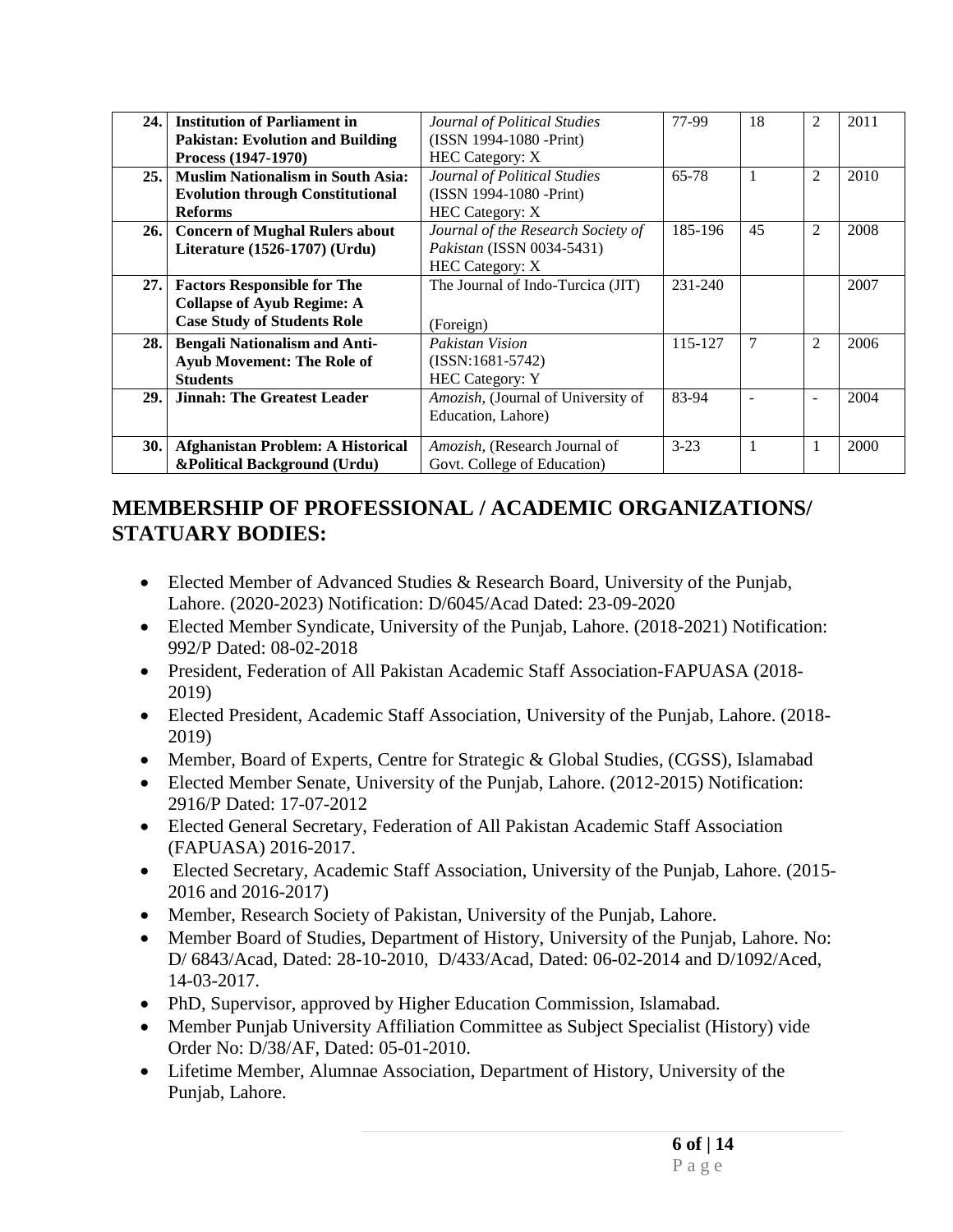- Member, Red Crescent Society, Govt. College of Education, Lahore.
- Member, Development of Curriculum, Course Material and Text Books Committee, Government of the Punjab, SO (A-IV) 3-15/99, Dated: March 25<sup>th</sup>, 2000.
- Worked as Reviewer, Punjab Text Book Board, Lahore. (2016-17)

## **ADDITIONAL DUTIES/ SPECIAL ASSIGNMENTS IN PUNJAB UNIVERSITY:**

- Chairman, Department of History & Pakistan Studies 19-01-20 to date...
- Coordinator MPhil Programme, Department of History & Pakistan Studies. [2015 to 2019]
- Superintendent and Warden Boys Hostel No: 4, University of the Punjab, Lahore. [2010] to date]
- Member Book Fair Organizing Committee, [2008 to 2016]
- Chairman, Hostel Inspection Committee of Hall Council, [2012 to 2016]
- Member Discipline and Admission Committee, Department of History [2010-to date]
- Controller of Examination, Department of History, [2013 to 2016]
- Member/Chairman, PhD Programme, Department of History, [2013-to date]
- Organizing Secretary, Old Students Association, Department of History, [2014]
- Member, House Allotment Committee, [2015, 2016, 2018, 2021]
- Member, Committee to implement the Admission Policy, [D/1010/R, 14-09-2017]
- Member Budget Committee, [D/06/R, 03-01-2018]
- Member Special Examination Chance Committee [D/320/R, 15-03-2018]
- Member PU Hall Council, [D/2722/Acad, 27.03.2018]
- Chairman, Inspection/Monitoring Civil Works Committee, [D/201/R, 12.02.2018]
- Member, Admission on Sports Basis Committee, PU [D/616/R, 25-06-2018]
- Member, Committee regarding performance-based increment for TTS faculty, [D/615/R, 25-06-2018]
- Member, Main Purchase & Indent Committee, PU. [D/661/R, 07-07-2018]
- Convener Expenditure Rationalization Committee, University of the Punjab, Lahore. [D/4435/Acad, 16-07-2018]

# **WORKED AS EXAMINER/PAPER SETTER:**

- Paper Setter, Competitive Examination CSS, Fardel Public Serves Commission, Islamabad
- Paper Setter, Competitive Examination PCS, Punjab Public Serves Commission, Lahore
- Head Examiner/Paper setter, M.A History, B.A Pak. Studies, Examinations, Punjab University, Lahore
- Head Examiner, B. Com, Pakistan Studies, Punjab University, Lahore
- Education University, Lahore
- Government College University, Lahore
- University of Engineering & Technology, Lahore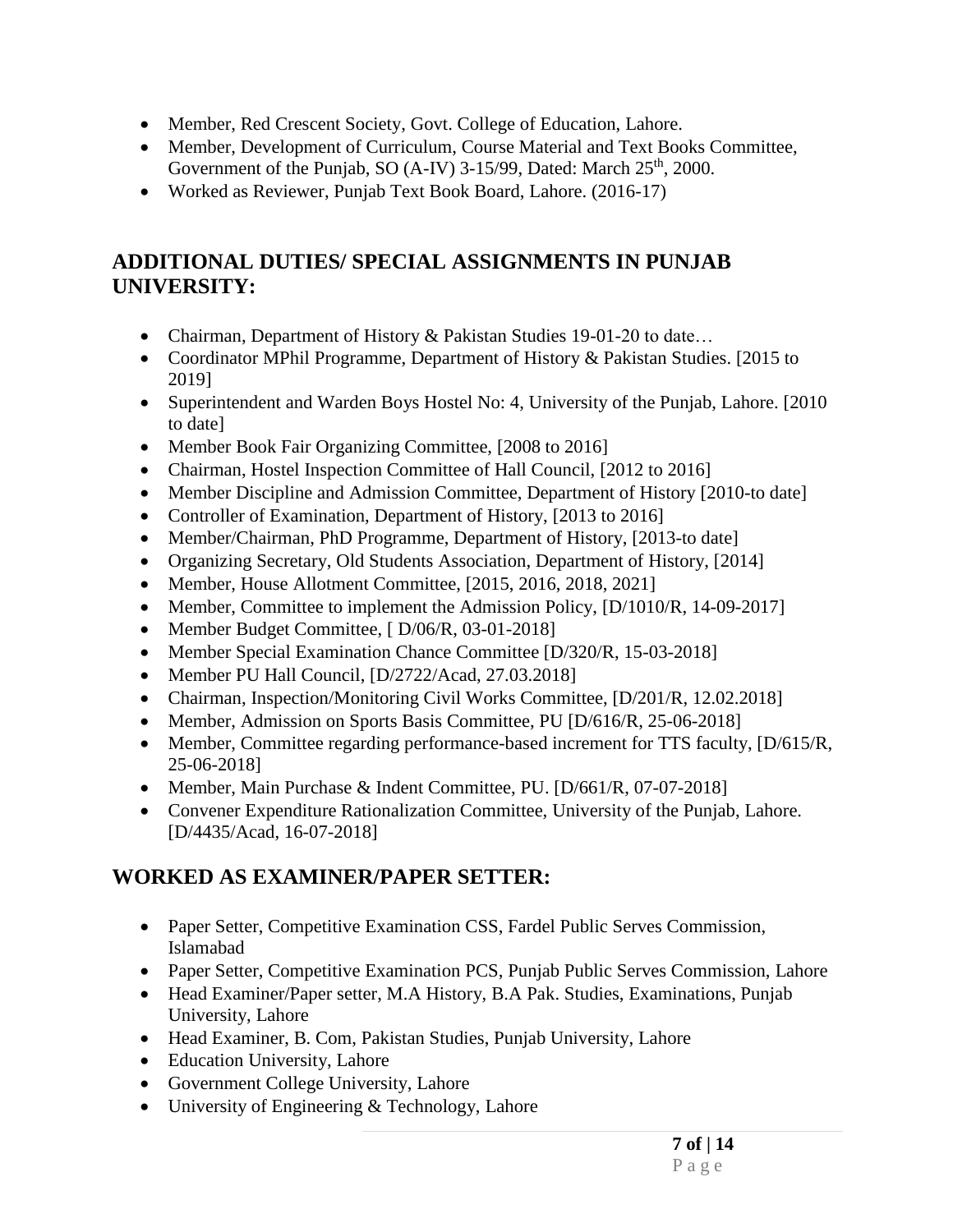University of Azad Jammu & Kashmir, Muzaffarabad

- University of Sargodha, Sargodha
- Lahore College for Women University, Lahore
- Fatima Jinnah Medical University, Lahore
- BZU, Multan
- University of Gujrat
- Islamia University of Bahawalpur
- International Islamic University, Islamabad
- Quaid-i-Azam University, Islamabad

#### **SUPERVISION OF TEACHING PRACTICE:**

• Supervising Teaching Practice of Approximately 30 Prospective Teachers of Secondary Schools per year from 1997 to 2004.

#### **WORKED AS RESOURCE PERSON:**

- Pakistan Institute of Parliamentary Studies, (PIPS) Islamabad (2017)
- Directorate of Staff Development (DSD), Delivered Lectures to newly appointed Senior Subject Specialist (SSS) BPS: 18, History/Pakistan Studies. (2014)
- Institute if Business and Information Technology, PU, Lahore, (2012)
- Allama Iqbal Open University, (Regional Campus), Lahore. (2006-2010)
- University Law College, PU, Lahore. (2008)
- College of Art & Design, PU, Lahore, (2004-05)

#### **EDITORIAL ACTIVITIES:**

- Member National Editorial Advisory Board, *Perennial Journal of History*, The Women University, Multan
- Member Editorial Advisory Board, *Lahore Museum Bulletin*
- Member National Editorial Advisory Board, *Journal of Law and Sociocultural Studies*, Institute for Research on Interdisciplinary Studies, Islamabad
- Editor, *Aamozish,* a Research Journal published by Govt. College of Education Lahore. (1997-2000)
- Chief Editor*, The Education Corner,* A Monthly Magazine of Punjab Professor & Lecturers Association (1997-2004)
- Editor, *College Chronicle,* a Magazine of University of Education, Lahore.
- Chief Editor*, Faculty News,* A House Journal of Academic Staff Association, University of the Punjab, Lahore (2010 to 2016)
- Member Editorial Committee, *Journal of Punjab University Historical Society.*
- Member Abstract Review Committee for International Conferences organized by Department of History, University of the Punjab, Lahore in November 2013 and April 2014.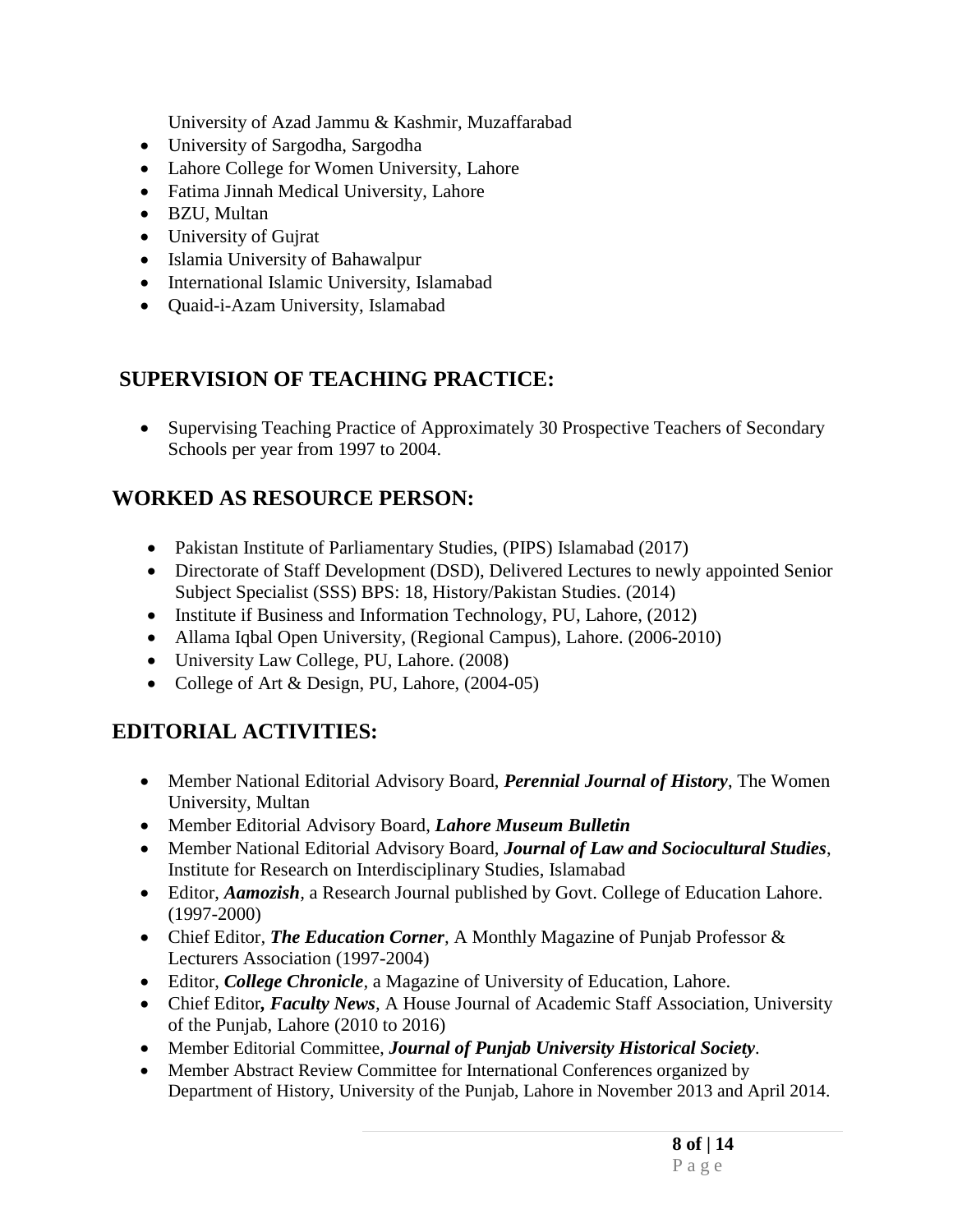Worked as Reviewer, Text books of Social Studies, Level IV and V, Published by Punjab Curriculum and Text Book Board, Punjab. (2017)

#### **WORKSHOPS/ CONFERENCES/WEBINAR ORGANIZED:**

- 1. Round Table Discussion on: Central-South Asia Regional Connectivity: Grand Initiative by His Excellency President Shavkat Mirziyoyev, Department of History & Pak Studies, University of the Punjab, Lahore, October 12, 2021.
- 2. National Webinar: Lahore Resolution and Its reginal Perspectives, Department of History & Pak Studies, University of the Punjab, Lahore, March 24, 2021.
- 3. Three Day International Conference on CPEC, Department of History & Pak Studies, University of the Punjab, Lahore: September 11th -13th, 2017(Conduct the session and presented the paper)
- 4. Three Days 24<sup>th</sup> International Pakistan History Conference "History & Historiography of South Asia" April 14th – 16th, 2014(Conduct the session and presented the paper)
- 5. Two-day International Conference "*Socio-Economic Cooperation between India and Pakistan*" Department of History & Pakistan Studies, University of the Punjab, Lahore, November 27 & 28, 2013. (Conduct the session and presented the paper)
- 6. One Day National Workshop on, "*History: Textbook writing and Paper Evaluation*", Department of History, University of the Punjab, Lahore, 26 September, 2013 (Preside and Conduct the Session)
- 7. Three-day International Conference on "*History, Politics and Society: The Punjab*", Department of History and Pakistan Study Centre, University of the Punjab, Lahore, 29-31 December 2008. (Member Organizing Committee)
- 8. Two-day International Conference "*Perspectives on Religion and Society in South Asia*" Department of History and Pakistan Study Centre, University of the Punjab, Lahore, February 19 & 20, 2007. (Member Organizing Committee)
- 9. Two-day International Conference "*History and Civilization of the Muslim World*" Department of History and Pakistan Study Centre, University of the Punjab, Lahore, February 27 & 28, 2006. (Conduct the Session)

#### **CONFERENCES / SEMINARS ATTENDED/PAPER PRESENTED IN ABROAD:**

- 1. *Punjab Research Group Conference*: October 29, 2011 at Wolfson College, Oxford.
- 2. *Khairpur State First half of the 20th Century*, by Shuja Ahmad. Second Royal Holloway History Department Postgraduate Seminar: November 2, 2011. Bedford Square. London.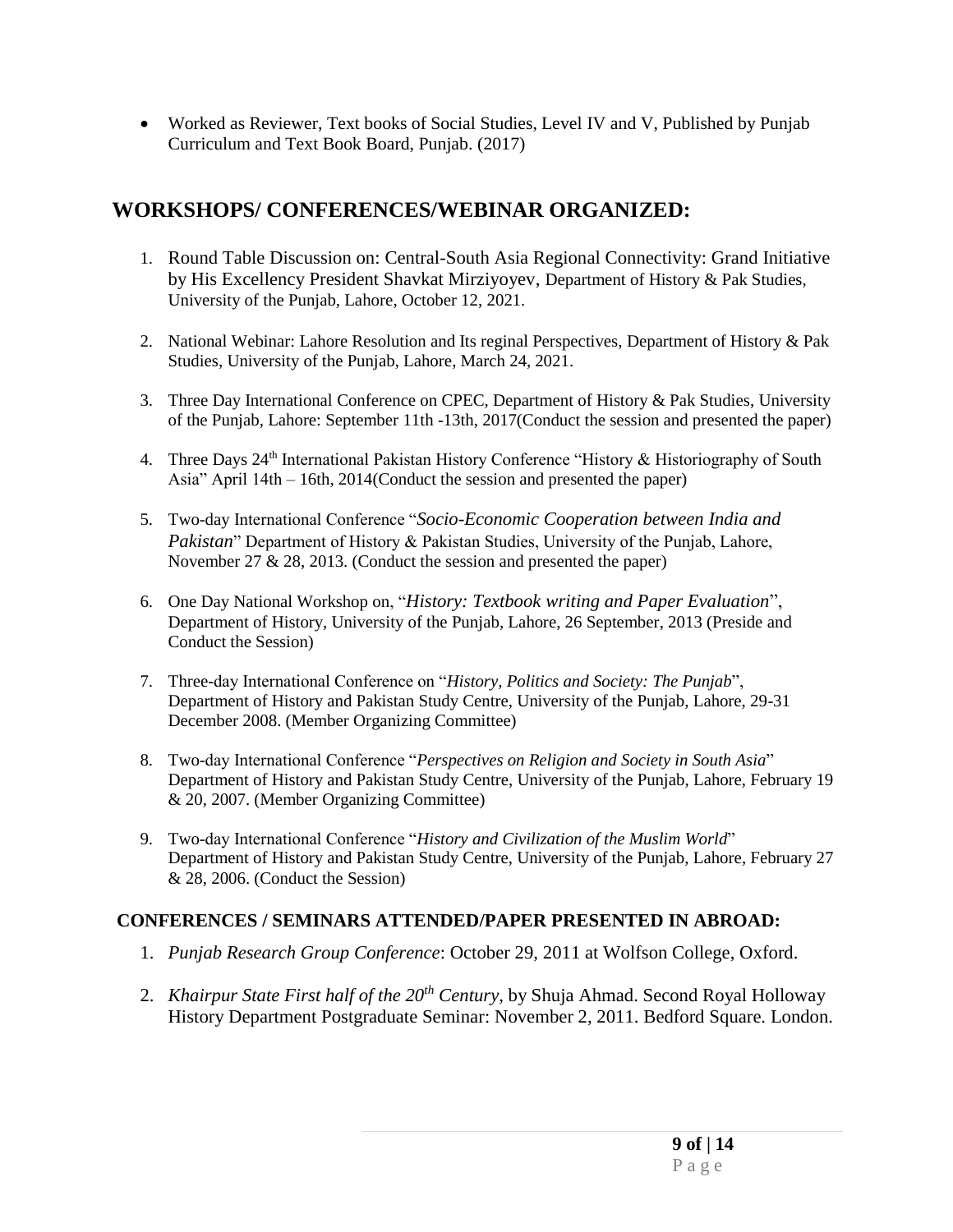- 3. *Un-told Histories: Black and Asian People in England and Wales before the 20th Century*, Seminar: by Kathleen Chater, November 8, 2011. British National Archives, Kew Gardens. UK.
- 4. *Eighth Historical Materialism Annual Conferences*: November 11, 2011 SOAS UK
- 5. *Ahrar-Ahmadi Confrontation (1931-34)* Seminar: by Dr. Tahir Kamran. November 14, 2011 Department of History, RHUL. Egham. UK
- 6. *Domesticating' the Convention on the Elimination of all Forms of Discrimination against Women (CEDAW) in state, government and society: A case study of Pakistan's implementation of CEDAW*. Seminar by Shaheen Sardar Ali (Warwick University) January 19, 2012. SOAS.UK
- 7. *Pakistan-US Relations: A Rocky Marriage*. Seminar: by Dr. Yunas Samad (University of Bradford) January 26, 2012. SOAS.UK
- 8. *Attended the debates of House of Lords and House of Common in British Parliament House (West Minister)* October 6, 2011. January 26, 2012.
- 9. Pakistan Workshop on the theme 'State, society and networks' held from May9-11 2014 at Rookhow Centre in the Lake District, UK.
- 10. POLITSCI'14 Conference, held at Istanbul University, Cultural Center Istanbul Turkey, from December 10-13, 2014 organized by DAKAM.
- 11. 8th International Conference on Languages, Social Sciences, Education and Interdisciplinary Studies (ICLSSE-17), London, UK December 4-6, 2017
- 12. Education International's 11<sup>th</sup> Further and Higher Education and Research Conference, 12-14 November, Taipei, Taiwan

#### **CONFERENCES / SEMINARS ATTENDED/PAPER PRESENTED IN PAKISTAN:**

- 1. National Online Conference "Countering Islamophobia: Deconstructing Misconceptions" Centre for Global & Strategic Studies (CGSS), January 27, 2021. **(Paper Presented)**
- 2. National Conference on *"Legacy of Zaheer-ud-Din Mohammad Babur and Its Relevance in Contemporary Relations Between Pakistan and Uzbekistan"* Centre for Global & Strategic Studies (CGSS) and University of the Punjab, Fab 11, 2021. **(Paper Presented)**
- 3. International Conference, Azerbaijan's Reconstruction to Regional Reconnect: A Way Forward. Centre for Global & Strategic Studies (CGSS), March 8, 2021. **(Paper**

**Presented)**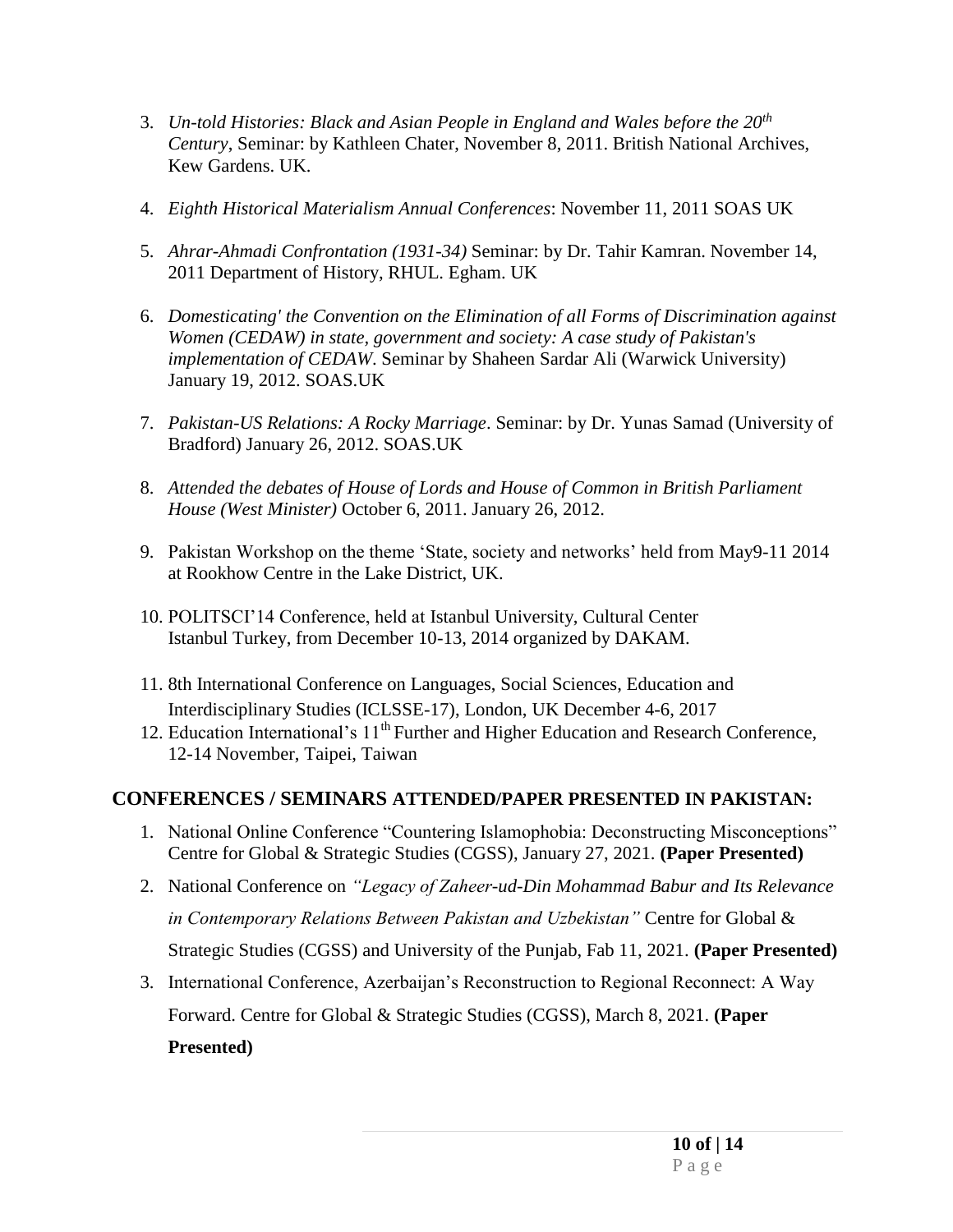- 4. Round Table Dialogue: *Interfaith and Inter-Civilizational Dialogue for the Sake of Peace and Harmony,* Embassy of Republic of Kazakhstan, Islamabad, August 26 2021.
- 5. International Conference "Pakistan Eurasian Heartland Connectivity: Towards Socio-Economic and Academic Cooperation" Area Study Centre, University of Peshawar 21st - 22nd September 2021 (**Paper Presented)** "Reviving Historical Silk Routes with Central Asia"
- 6. Seminar on "*Education System and Role of Media",* Institute of Communication Studies, University of the Punjab, Lahore, November 08, 2018 **(As Guest Speaker)**
- 7. Seminar on "Imam Ahmad Raza Khan Life and Time," Jamia Naeemia, November 04, 2018. **(As Guest Speaker)**
- 8. Seminar on "Role of Sufies in the Creation of Tolerance," Islamic Research Council Pakistan, October 20, 2018. **(As Guest Speaker)**
- 9. Seminar on "World Teacher's Day," University of Education, October 05, 2018. **(As Guest Speaker)**
- 10. Conference on "CPEC: Opportunities & Challenges for Pakistani Universities," arranged by Inter-University Consortium at Expo Centre, September 14, 2018 **(As Guest Speaker)**
- 11. Seminar on "Impact of Judicial Activism in Current Democratic Order and Role of Media," Institute of Communication Studies, University of the Punjab, Lahore, September 14, 2018 **(As Guest Speaker)**
- 12. Seminar on "Consolidation of Pakistan in the Light of Jinnah's 11 August 1947 Speech," Jamia Naeemia, August 12, 2018. **(As Guest Speaker)**
- 13. Workshop on *Human Rights and Contribution of Religions*, Jamia Naeemia with the Collaboration of University of Erfurt Germany, October 25-26, 2017 **(As Source Person)**
- 14. International Conference on *Archaeological heritage of Pakistan,* (Heritage Now) Organised By: HEC, Pakistan/ British Council/ UNESCO/ French Embassy October 21-22, 2017 **(As Coordinator)**
- 15. Seminar on Sir Syead Ahmad Khan: Khurad Mando ka Imam, Libral Human Form, Lahore. October 17, 2017. **(As Guest Speaker)**
- 16. Seminar on *ISPR and Political Scenario of the Country,* Institute of Communication Studies, University of the Punjab, Lahore, October 16, 2017 **(As Guest Speaker)**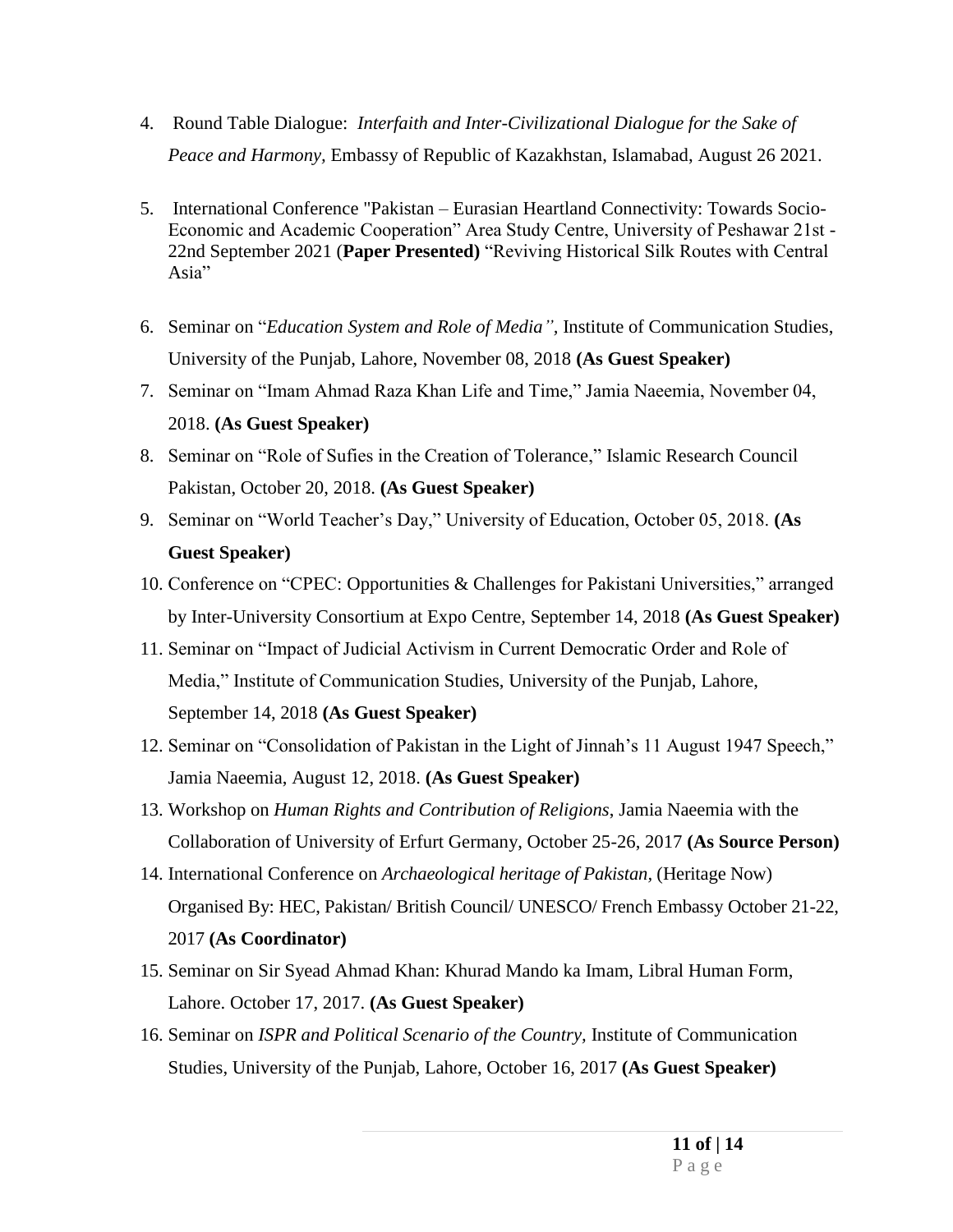- 17. Seminar on *Cultural Heritage of Pakistan,* Institute of Communication Studies, University of the Punjab, Lahore, October 9, 2017 **(As Guest Speaker)**
- 18. International Conference on *CPEC*, Department of History & Pak Studies, University of the Punjab, Lahore: September 11th -13th, 2017 **(As Coordinator)**
- 19. Eleventh Humanities and Social Science Conference on *Pakistan at Seventy: Long View,*  Presented Paper: Sovereignty of Parliament as Constituent Assembly and Framing the Constitution of 1973, LUMS April 7-9, 2017 (**Paper Presented)**
- 20. Training of Trainers on Parliamentary Studies, Parliament and Contemporary Issues, Pakistan Institute for Parliamentary Services (PIPS), Islamabad, March 21, 2017, (**Keynote Speaker**)
- 21. Workshop on *Impact of History on Religion*, at Dr. Sarfaraz Naeemi Institute of Peace, Education & Research, Jamia Naeemia Lahore October 7, 2016 **(As Source Person),**
- 22. Seminar on *Pakistan History and Culture,* Department of History, BZU, Multan, August 31, 2015, **(As Guest Speaker)**
- 23. Seminar on *Pakistan Republic Day,* Rotary Club, International, Lahore Branch, March 24, 2015, **(Keynote Speaker)**
- 24. 2<sup>nd</sup> International Conference of History on *Colonial and Post-Colonial Punjab*, Government College University, Lahore, Paper Presented: Parliament on National Issues, November17-18, 2014. **(Paper Presented)**
- 25. Parliamentary Elections 2021: A way forward for future strengthening democracy & political setup. Centre for Global & Strategic Studies (CGSS), December 28, 2020. **(Paper Presented)**

#### **THESES SUPERVISED (M. Phil):**

- Yawar Haroon, *Nationalization in Pakistan: A Study of Educational Institutions*
- Muhammad Ashfaq, *Religion and Politics in Pakistan: A Study of Bhutto Era*
- Muhammad Yousaf, *A History of Pakistan-Bangladesh Relations1972-1999*
- Waseem Sarwer, *Politics of Opposition in Pakistan: A Study of Banizir Bhutto*
- Azhar Iqbal, *Role of Punjab Assembly on National Issues During Bhutto Era.*
- Hafiz Khursheed Ahmad, *Role of Bureaucracy in Power Politics: A Study of Governor General Ghulam Muhammad.*
- Sidra Iqbal, *Role of Baloch Leaders in Pakistani Politics: A Case Study of Nawab Akber Shahbaz Khan Bugti.*
- Naima Jan, *Abdul Hafeez Pirzada's Role in Pakistan Politics.*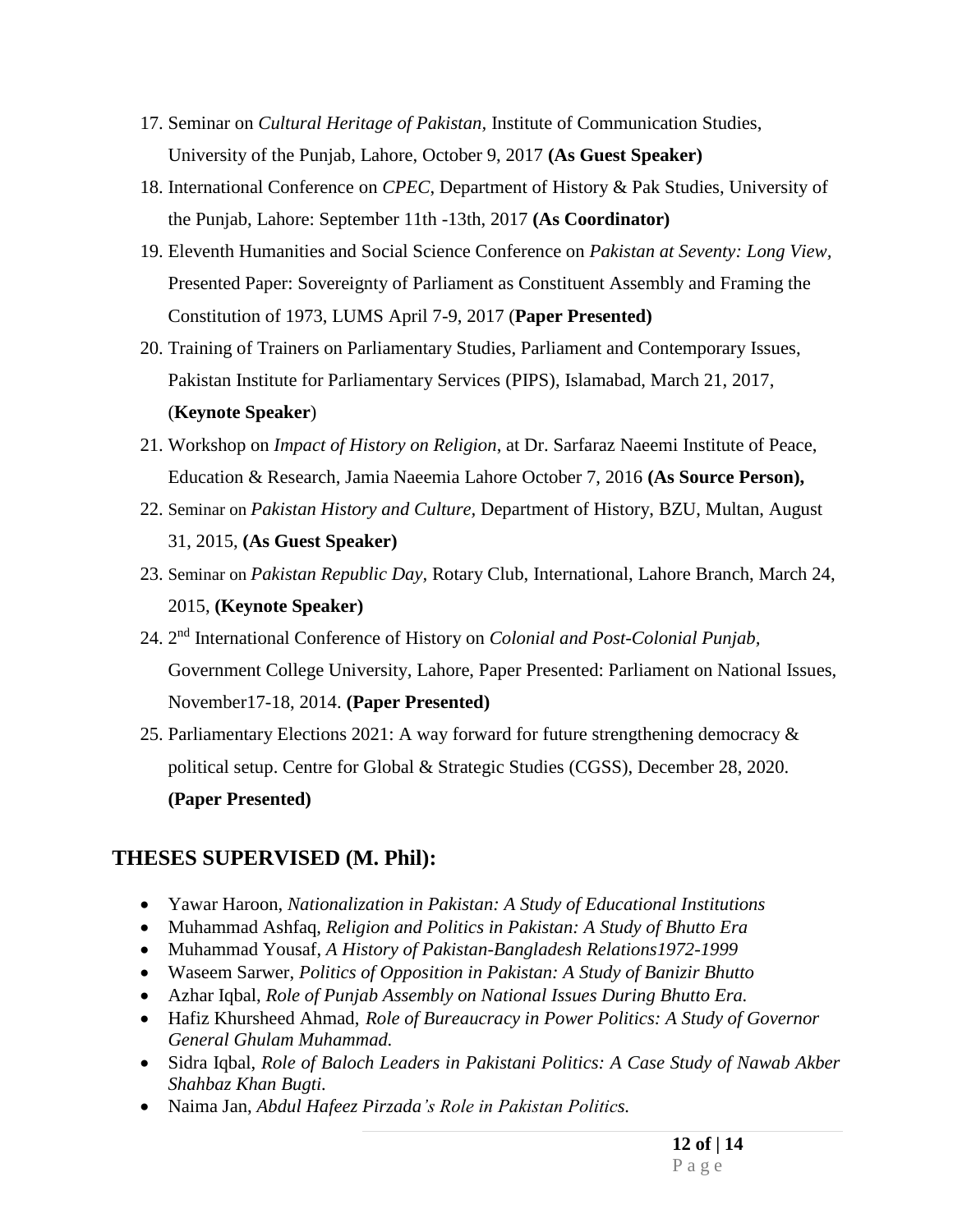- Mazhar Iqbal, *The Socio-Political History of Chiniot from 1947 to 2010.*
- Amna Khan, *Pak-Afghan Relations 1979-2001*
- Memona Tahira, *Women Education in Pakistan: A Case Study of Pervez Musharraf Era1999-2007*.
- Fatima Khalid, *Working of First Constituent Assembly of Pakistan*.
- Salman Aziz, *Religion and Politics in Pakistan: A Study of PAT*.
- Ghulam Dastgeer Shah, *Politics of Alliances in Pakistan: A Case Study of Pakistan National Alliance*.
- Maddasra Mahmood, Air Marshal Asghar Khan: As a Political Leader.
- Hafiz Muhammad Amir, *Role of Pakistan Peoples Party in Punjab During the Movement of Restoration of Democracy (MRD)*
- Syed Taqi Karamat, *Electoral Politics in Pakistan: A Case Study of 1977 Elections*.
- Imran Hussain, *Role of Parliament on Kashmir Issue*. (1971-1999)
- Safdar Ali, Progressive Writers Movement and its Impact on Pakistani Politics (1947-88)
- Ghulam Abbas, The History of Judicial Reforms in Pakistan (1947-1999)
- Taufeeq Ahmed, Government & The Opposition Relations in The Punjab Assembly 1972-77
- Sana Javeed, Political Leadership in Pakistan, A Comparative study of Sheikh Mujib Ur Rehman and Zulfiqar Ali Bhutto.
- Qamar Javaid, Institutional Relations in Pakistan: A Study of Executive and Superior Judiciary (1969-2008)
- Muhammad Asjad Bilal, History of Religious Shrines in Kasur:A Case Study of Baba Bulleh Shah.
- Jawad Ali Kashi, Local Self- Government In Panjab: A Case of Jhang (1947-2007).
- Muhammad Khalid, Party Politics in Punjab: A Case Study of Jamiyyat Ulama-i-Pakistan (1948-2003)
- Muhammad Usman Janjua, Ethno-National Politics in Pakistan: A Case Study of Saraiki Movement for A New Province.

#### **THESES SUPERVISED (M.Ed / B.Ed / M.A):**

| عنو ان                                                  | تحقيق كننده               | سيشن |
|---------------------------------------------------------|---------------------------|------|
| پاکستان کی تعلیمی ترقی، فوجی حکومتوں کے دور میں         | ارسلان ظفر منڈ، محمد عباس | 2003 |
| ایوب خان کی تعلیمی اصلاحات کا جائز ہ                    | نازیہ تبسم ، مېناز اختر   | 2003 |
| پاکستان میں طبقاتی نظام تعلیم اور اس کے مسائل           | تسنيم زېرا، شمسہ بتول     | 2003 |
| علٰی گڑ ھ اور دیوبند کی تعلیمی تحریکوں کا تقابلی جائز ہ | خديجہ افضل ، عائشہ الطاف  | 2003 |
| اساتذہ کی تدریسی کار کر دگی میں حائل عوامل کا جائز ہ    | خالد محمود، زاہد رفیق     | 2003 |
| ذوالفقار على بهثوكه دور ميں تعليمي اصلاحات              | فر خنده جميل ، لبنىٰ حنيف | 2003 |
| مسئلہ کشمیر کا جائزہ ثانوی سطح کی کتب کے حوالے سے       | مدثر كاظمى، نگېت قدسيہ    | 2003 |
| پاکستان کے ابتدائی تعلیمی مسائل کا جائز ہ               | دلنشين عارف، نوشين خالد   | 2004 |
| محمد ایوب خان کی تعلیمی اصلاحات اور طلباکا ردعمل        | ثوبیہ عزیز ، منور سجاد    | 2004 |
| پاکستان کی قومی تعلیمی اصلاحات اور طلبا کا ردعمل        | شېباز سليم، عابد حسين     | 2004 |
| تحریک پاکستان میں مسلم طلبا کا کر دار                   | امروزیہ رفیق، حمیدہ شریف  | 2004 |
|                                                         |                           |      |